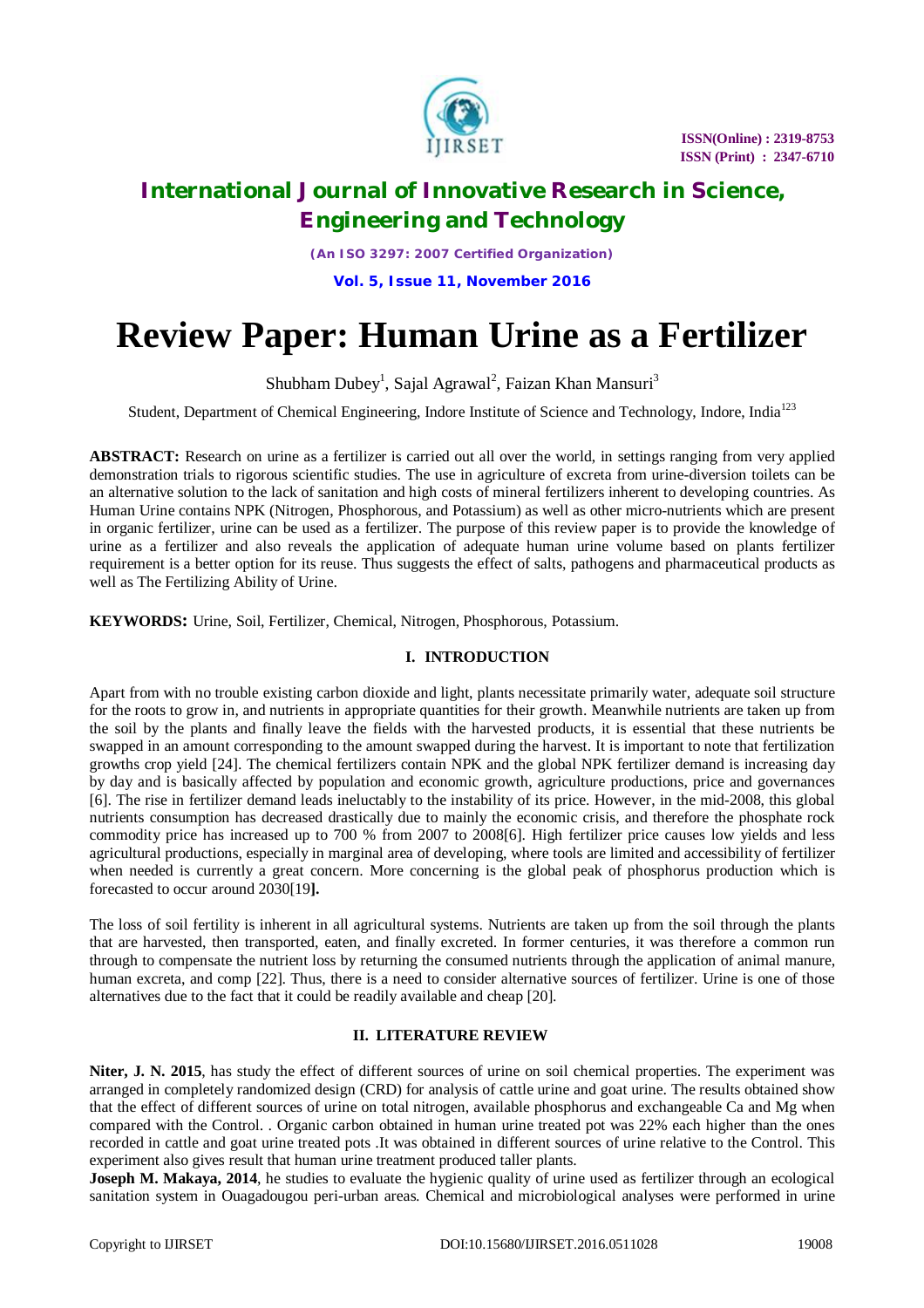

*(An ISO 3297: 2007 Certified Organization)*

#### **Vol. 5, Issue 11, November 2016**

samples taken before and after thirty (30) days of storage in jerry cans exposed to sunlight. The concentrations of 7.0 g/l; 3.5 and 9.6 g/l of ammonia nitrogen for mean, minimum and maximum respectively, are obtained in unstored urine samples. These concentrations did not practically vary with the storage.

**Moustapha Sene 2013**, His study was carried out to evaluate the effects of extra urine application in plant and soil. Thus, pot test was conducted in greenhouse using synthetic urine, Komatsuna and sandy soil. 34.86 ml of synthetic urine (U-V0) which contained 140 mg-N and corresponded to N-based standard requirement for Komatsuna, 69.72 ml of synthetic urine (U-2V0), 104.58 ml of synthetic urine (U-3V0).

**Ryan Shaw 2010**, submitted report to explores current research on urine fertilizer and several aspects of urine fertilizer projects done by Peace Corps volunteers in Mali, West Africa. Peace Corps volunteers in Mali, West Africa are using a pilot project approach (based on the development philosophy outlined in *Two Ears of Corn* by Roland Bunch) to propagate the use of small urine collection systems in a sustainable way. The urine fertilizer trials teach people about small-scale experimentation. Trials also teach people about the value of urine as a fertilizer and the value of closed-loop sanitation. These urine fertilizer projects can easily be adapted to other communities and have the same effect

### **III. THEORY**

Urine is a liquid product of the human body that is secreted by the kidneys. Human kidney is the main excretory organ and thus urine contains most of the nutrients present in human food which have not been utilized for new cell growth or energy consumption. It consists of 95% water with the remaining 5% made up of soluble wastes and excess substances of the human body like urea, creatinine, and dissolved ions [22]. Application of urine can be scheduled as usually done with nitrogen fertilizers. Any scheduling of urine fertilization must take the transportation into account. In comparison with common fertilizers, the nutrient density of urine is low. Urine should be applied according to the needs of the plants. Good availability of nutrients is important in the early stages of cultivation, though once the crop enters its reproductive stage nutrient uptake diminishes. From a health perspective this is good since increased time between application and harvest decreases risk of pathogen transmission [3].

For the average person, a year's worth of urine contains about 3.5kgof nitrogen and nearly 0.5kg of phosphorus – that's enough to grow about one year's worth of food. "The average person flushes the toilet five times a day, and four of those times are just for urine. This means that 80% of our flush water—or over 4,000 gallons of clean water each year per person is used just to get rid of urine! That is a lot of clean water used to transport 'liquid gold' into the sewer, where it becomes pollution. If we save it instead of flushing it, we can harvest a valuable resource that we can use in agriculture."[11]. Urine has a fertilizers of N/P/K 18:2:5 [15]. And for urine mixed with flush water, the ratio can be N/P/K/S 15:1:3:1[21].

| Elements   | Per litre       | Per person & year |
|------------|-----------------|-------------------|
| Nitrogen   | 7g              | $3.5$ kg          |
| Phosphorus | 1 <sub>g</sub>  | $0.5$ kg          |
| Potassium  | 2g              | $1.0 \text{ kg}$  |
| Sulphur    | 1g              | $0.5$ kg          |
| Magnesium  | $80 \text{ mg}$ | 40 g              |
| Calcium    | 200 mg          | 100 g             |

.For example, to provide 1 kg of nitrogen, we only needs about 2 kg of urea, but almost 150 litres of urine [4].

Table 1: Approximate plant nutrient content of human urine [4]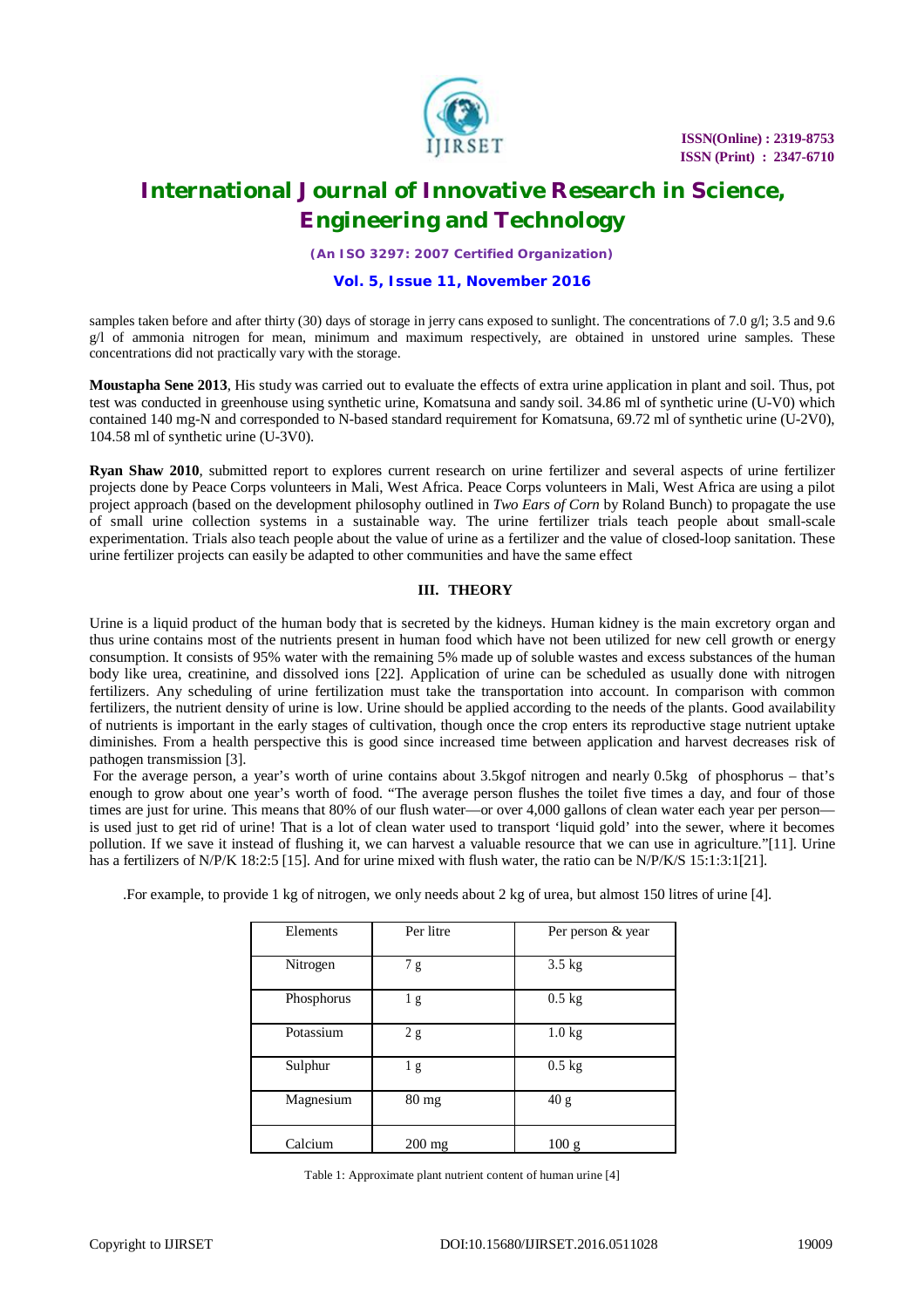

*(An ISO 3297: 2007 Certified Organization)*

**Vol. 5, Issue 11, November 2016**



 Figure.1 Nutrient and pathogen mobile in typical expanding world sanitation systems, with people defecating in pits or fields. Green arrows indicate nutrient travel; red arrows indicate pathogen travel [23].



 *Figure.2: Closed-loop sanitation, in which human excreta are ideally turned back into plant nutrients efficiently and safely. Green indicates nutrient travel; red indicates pathogen travel* [23].

Human urine contains some harmful substances namely salts [13-17-18], pathogens [8-9] and pharmaceuticals [25-26].

### **Effects of Salts**

Salinity of human urine a potential problem associated with the use of urine based fertilizer is salinity and sodicity. The perceived risk of urine-fertilized soils becoming saline and/or sodic is related to the content of soluble salts especially Na+ and Cl<sup>-</sup> inherently in urine. Soil salinity is a worldwide threat to crop production [2], as it affects plants through osmotic stress, ion toxicity and nutritional imbalances [16]. Human urine contains a various salts and the most predominant among them is sodium chloride. Consequently, applications of human urine as liquid fertilizer in agriculture may have potential to accumulate sodium (Na) ions in soil and eventually be detrimental for plant growth and production, especially in dry land when urine is planned to be reused at several years' scales. Besides, it has been reported earlier that salts including chlorides may be toxic to some plants and consequently there has been concern about the toxicity of human urine [9-19].

#### **Effects of Pathogens**

In healthy individual, urine is sterile in the bladder [9]. However, in general pure human urine contains very few enteric microorganisms [8]. The pathogens traditionally known to be excreted in human urine are Salmonella typhus, Salmonella paratyphi, and Shistosomahaematobium. Infections by S. typhi, and S. paratyphi only cause excretion in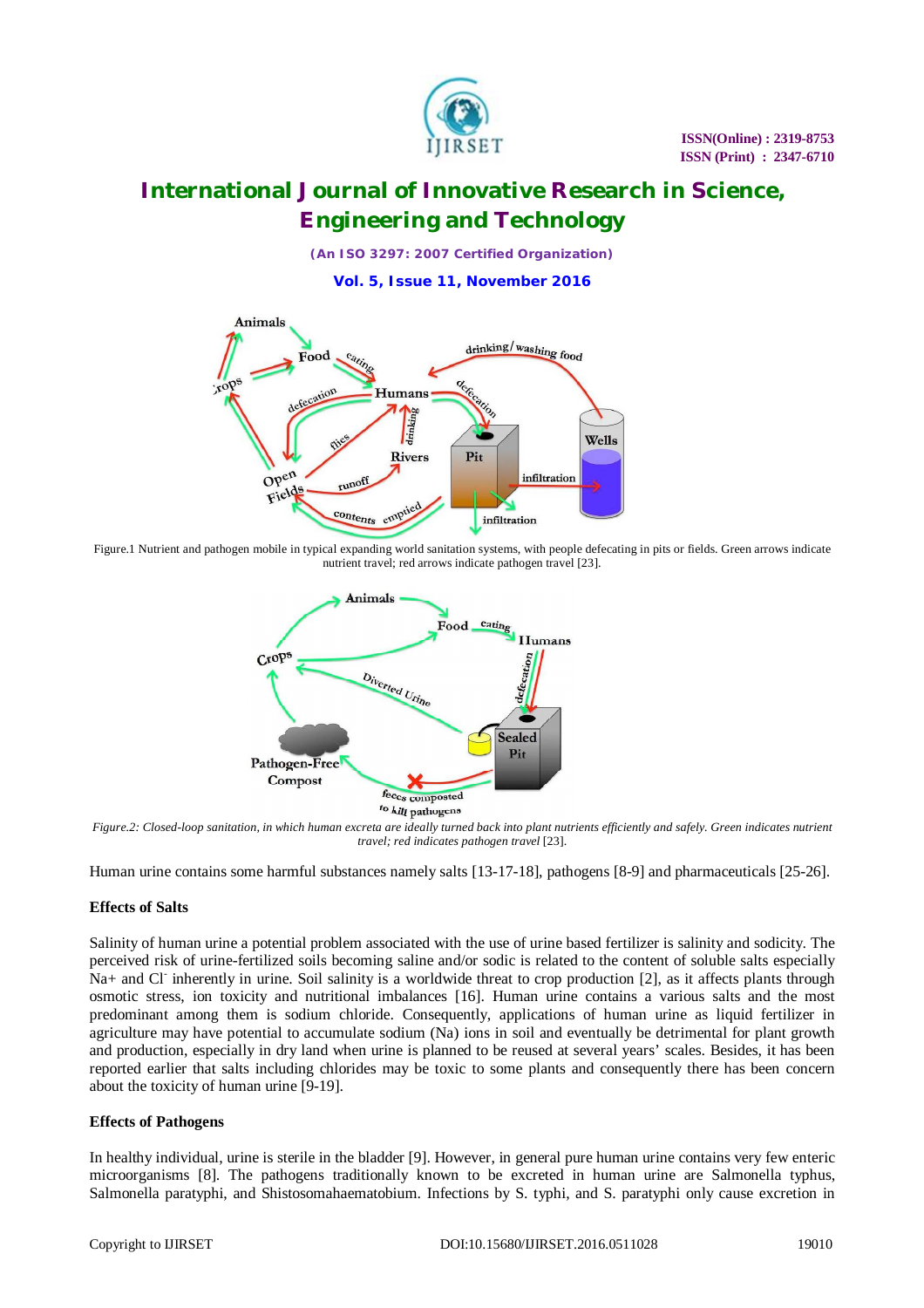

*(An ISO 3297: 2007 Certified Organization)*

### **Vol. 5, Issue 11, November 2016**

urine during the phase of typhoid and paratyphoid fevers when bacteria are disseminated in the blood [7]. Besides, the risk of microbial contamination is diminished by the fact that pathogenic microbes do not survive in soil for a long time [7]. Therefore, the reuse of urine in tropical area seems to present low risk of pathogen contamination [19].

#### **Effects of Pharmaceuticals products**

Human urine contains pharmaceuticals filtrates even after protracted storage of urine as a treatment step [26]. Thereby, the reuse of human urine is associated with a risk of transfer of pharmaceutical filtrates to the agricultures fields. About 70 % of pharmaceuticals taken in are excreted in urine and is accounting for 50 % of the ecotoxicological risk. Slight is known in the fate of pharmaceuticals (anti-malarial drug, antibiotics and so fourth) present in urine regarding their accumulations in soil, transfer in ground water and uptake in plants [19].

#### **Importance of Nitrogen**

For many plants, "The use of N is usually higher than the total use of the other nutrients" [12]. Even if plants are growing, unsatisfactory nitrogen in soils will lower the protein content of many plants and feeder crops [5]. Nitrogen, therefore, is vital for both the growth of plants that will provide valuable vitamins and nutrients for the people consuming the plants, and nitrogen is also essential in the amount of protein that will be used up. Plants consume a large amount of nitrogen from the soil, and when plant material is removed during harvest, the nitrogen goes with it. Large nitrogen losses also occur when people burn their fields after harvest, for example [1]. An optimum amount of nitrogen is therefore rarely present in farming systems, with soils being particularly deficient in nitrogen and other nutrients [23].

### **The Fertilizing Ability of Urine**

Chief motive that urine is an applicable fertilizer is because the majority of the highly obtainable nutrients in urine exist in the form that plants can use without difficulty. 75%to 90 % of the nitrogen in urine is in the form of urea, which becomes primarily ammonium ions in an aqueous solution of near neutral pH. This ammonium can be biochemically shifted to nitrate (NO3-) in the presence of oxygen [14]. Phosphorus is excreted as phosphate ions [12]. The majority of potassium, sulfur, and most minerals are also present as free ions [14]. These nutrients are directly available to plants in these forms without processing. As with chemical fertilizers, urine is therefore a dilution of fast-acting plant nutrients that can work quickly to nourish plants [14-23].

### **Storage of urine**

Storage of urine allows its use when the nutrients are most needed. Further, during the storage period, chemical processes kill pathogens. In tropical climates, urine should be stored for about three months before application. If storage is not possible, then the fresh urine should only be applied to tall standing crops. Examples of such crops are: banana, plantain, papaya, oranges, avocado and mango [4].

#### **The merits of Urine as a Fertilizer**

- **1.** There are many reasons that urine works so well as a fertilizer. Human urine contains very few, if any, pathogens but contains the majority of plant fertilizing nutrients [5]. This high nutrient, low pathogen combination means that urine can be used very easily and safely to increase the yields of food crops. Add to this the ease and low cost of separating urine in most developing world sanitation systems and it is easy to see why the use of urine fertilizer could mean very real benefits for farmers and families with small gardens [19].
- 2. May encourage income generation (improved yield and productivity of plants).
- 3. Reduces dependence on costly chemical fertilizers.
- 4. Low risk of pathogen transmission.
- 5. Low costs. [10]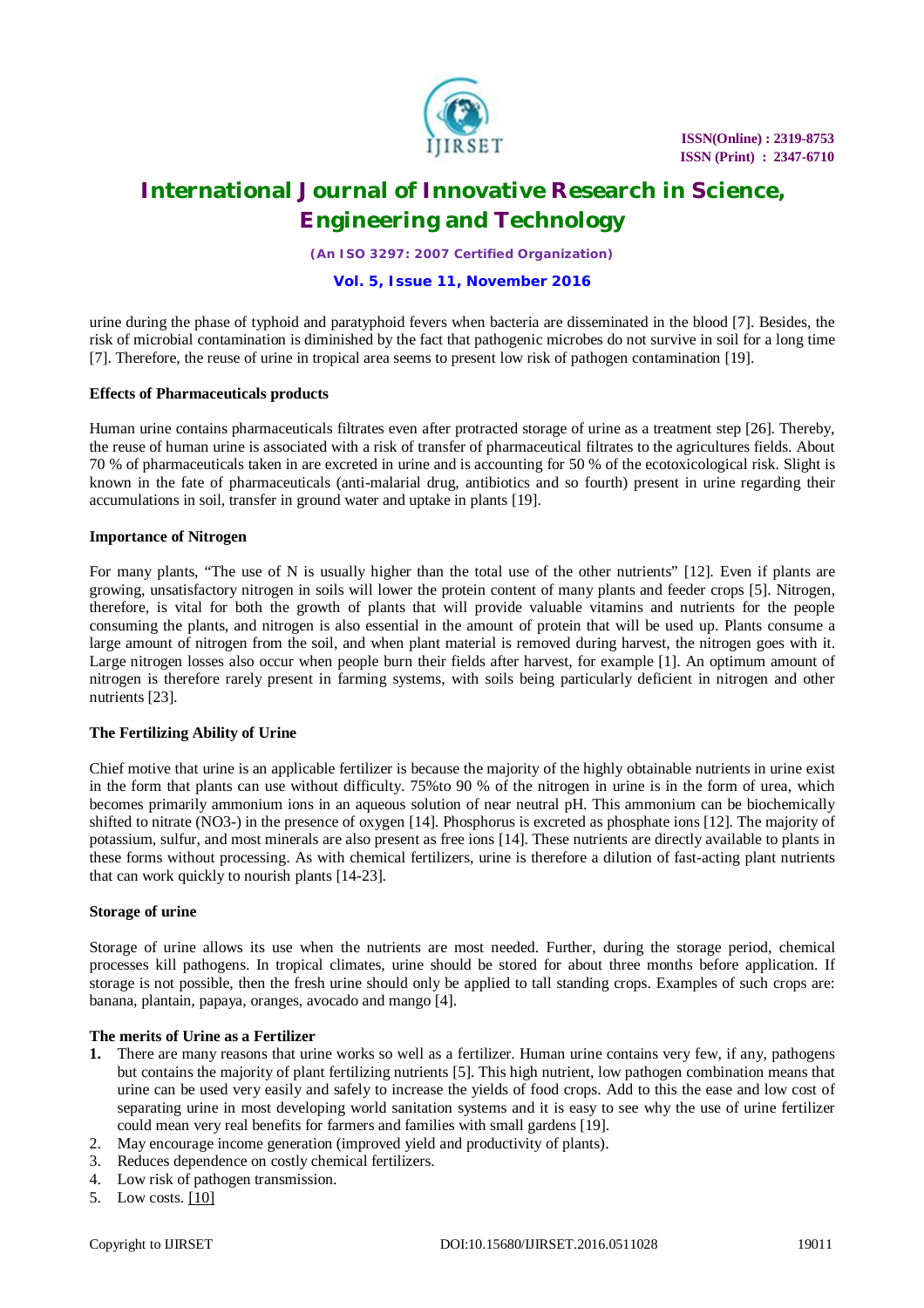

*(An ISO 3297: 2007 Certified Organization)*

#### **Vol. 5, Issue 11, November 2016**

#### **Demerits of human urine as a fertilizer:**

- 1. In undiluted fresh human urine, the following elements were found, nitrogen 7-9 g/L, phosphorus 0.20-0.21 g/L, potassium 0.9-1.1g/L, sulphur 0.17-0.22g/L, Calcium 13-16 mg/L and Magnesium 1.5-1.6mg/L. Some plant micronutrients, i.e. copper, zinc, iron and boron were also found in fresh urine at levels of micrograms per liters [13-22].
- 2. Urine is heavy and difficult to transport.
- 3. Smell may be offensive.
- 4. Labour intensive.
- 5. Risk of soil salinization if the soil is prone to the accumulation of salts.
- 6. Social acceptance may be low in some areas. [10]

#### **IV. CONCLUSION**

Urine is a well-balanced nitrogen-rich quick acting Liquid as a fertilizer has major impact on economy of agriculture, and also as advanced and innovative fertilizer replacing the conventional one, in this sense urine fertilizer is the perfect example. Human urine performed better in terms of improving soil fertility trend and as well as agronomic parameters compared to other sources thus greatly reduces the capital cost. Therefore, we suggest that it is better to apply an adequate amount of urine based on plant nitrogen requirement.

As urine can be stored and collected easily thereby decreasing handling and storage cost whereas chemical fertilizer decreases the soil fertility and added chemicals affects the soil property and human health. Keeping all these points in mind urine is proving as a finest fertilizer in all aspects.

#### **REFERENCES**

- [1]. Abdulai, A., Binder, C. (2006). "Slash-and-Burn Cultivation Practice and Agricultural Input Demand and Output Supply." Environment and Development Economics, 11(2), 201-220. Retrieved March 23, 2010, from ABI/INFORM Global. (Document ID: 1016039191).
- [2]. André Läuchli, Ulrich Lüttge, "Salinity: Environment Plants Molecules", Springer Science & Business Media, 2002.
- [3]. Anna Richert, Robert Gensch, Håkan Jönsson, Thor-Axel Stenström and Linus Dagerskog, Practical Guidance on the Use of Urine in Crop Production, ISBN 978-91-86125-21-9.
- [4]. Dr. Jörn Germer, Mr. Solomon Addai, Mr. Daniel Sarpong, "Fertilisation with Human Urine in a Nutshell", Valley View University, 2008.
- [5]. Esrey, S., I. Anderson, A. Hillers and R. Sawyer. (2001), Closing the Loop: Ecological sanitation for food security.
- [6]. FAO (2009), ETo Calculator version 3.1. FAO Land and Water Digital Media Series N36. Food and Agriculture Organisation of the United Nation, FAO, Rome, Italy.
- [7]. Feachem RG, DJ Bradley, H Garelick, and DD Mara. 1983. Sanitation and Disease: Health Aspects of Excreta and Wastewater Management. Chichester, U.K.: John Wiley & Sons.
- [8]. Heinonen-Tanski, H., Sjöblom A., Fabritius H., Karinen P. (2007). Pure human urine is a good fertilizer for cucumbers. Bioresource Technology, 98: 214-217.
- [9]. Höglund, C. (2001). Evaluation of microbial health risks associated with the reuse of source separated human urine. PhD thesis, Royal Institute of Technology (KTH) and Swedish Institute for Infectious Disease Control (SMI), Stockholm.
- [10]. [http://akvopedia.org/wiki/Application\\_of\\_Stored\\_Urine.](http://akvopedia.org/wiki/Application_of_Stored_Urine.)
- [11]. <http://articles.mercola.com/sites/articles/archive/2014/04/05/urine-crops-fertilizer.aspx.>
- [http://www.ecosanres.org/pdf\\_files/closing-the-loop.pdf.](http://www.ecosanres.org/pdf_files/closing-the-loop.pdf.) Last Accessed March 20, 2010.
- [12]. Jonsson, H., A. R. Stinzing, B. Vinneras, and E. Salomon. (2004). Guidelines on the Use of Urine and Faeces in Crop Production- Report 2004- 2. [http://www.ecosanres.org/pdf\\_files/ESR\\_Publications\\_2004/ESR2web.pdf.](http://www.ecosanres.org/pdf_files/ESR_Publications_2004/ESR2web.pdf.) .
- [13]. Kirchmann, H., Pettersson, S. (1995). Human urine –Chemical composition and fertilizer use efficiency. Fertilizer Research, 40: 149-154.
- [14]. Kvarnstrom, E., K. Emilsson, A. R. Stintzing, M. Johansson, H. Jonsson, E. Petersens, C. Schonning, J. Christensen, D. Hellstrom, L. Qvarnstrom, P. Ridderstolpe, and J.O. Drangert. (2006). Urine Diversion: One Step Towards Sustainable Sanitation. [http://www.ecosanres.org/pdf\\_files/Urine\\_Diversion\\_2006-1.pdf.](http://www.ecosanres.org/pdf_files/Urine_Diversion_2006-1.pdf.)
- [15]. Linden, b., 1197, Human urine as a nitrogen fertilizer applied during crop growth to winter wheat and oats in organic farming. Department of Agricultural Research. Skara, Serie-B, Crops and soils Report1.Sweden.
- [16]. Michael Yongha BOH, Human urine as a crop fertilizer under saline conditions, Institute of Plant Production and Agroecology in the Tropics and Subtropics University of Hohenheim, 2013.
- [17]. Mnkeni, P. N. S., Austin, A., Kutu, F. R. (2005). Preliminary studies on the evaluation of human urine as a source of nutrients for vegetables in the Eastern Cape Province, South Africa. In: Ecological Sanitation: a Sustainable Integrated Solution. Proceedings of the 3rd International<br>
Ecological Sanitation Conference Durban South Africa 23-26 May 2005 pp. 418-426 Ecological Sanitation Conference, Durban, South Africa, 23-26 May 2005, pp. 418-426. [http://conference2005.ecosan.org/papers/mnkeni\\_et\\_al.pdf.](http://conference2005.ecosan.org/papers/mnkeni_et_al.pdf.)